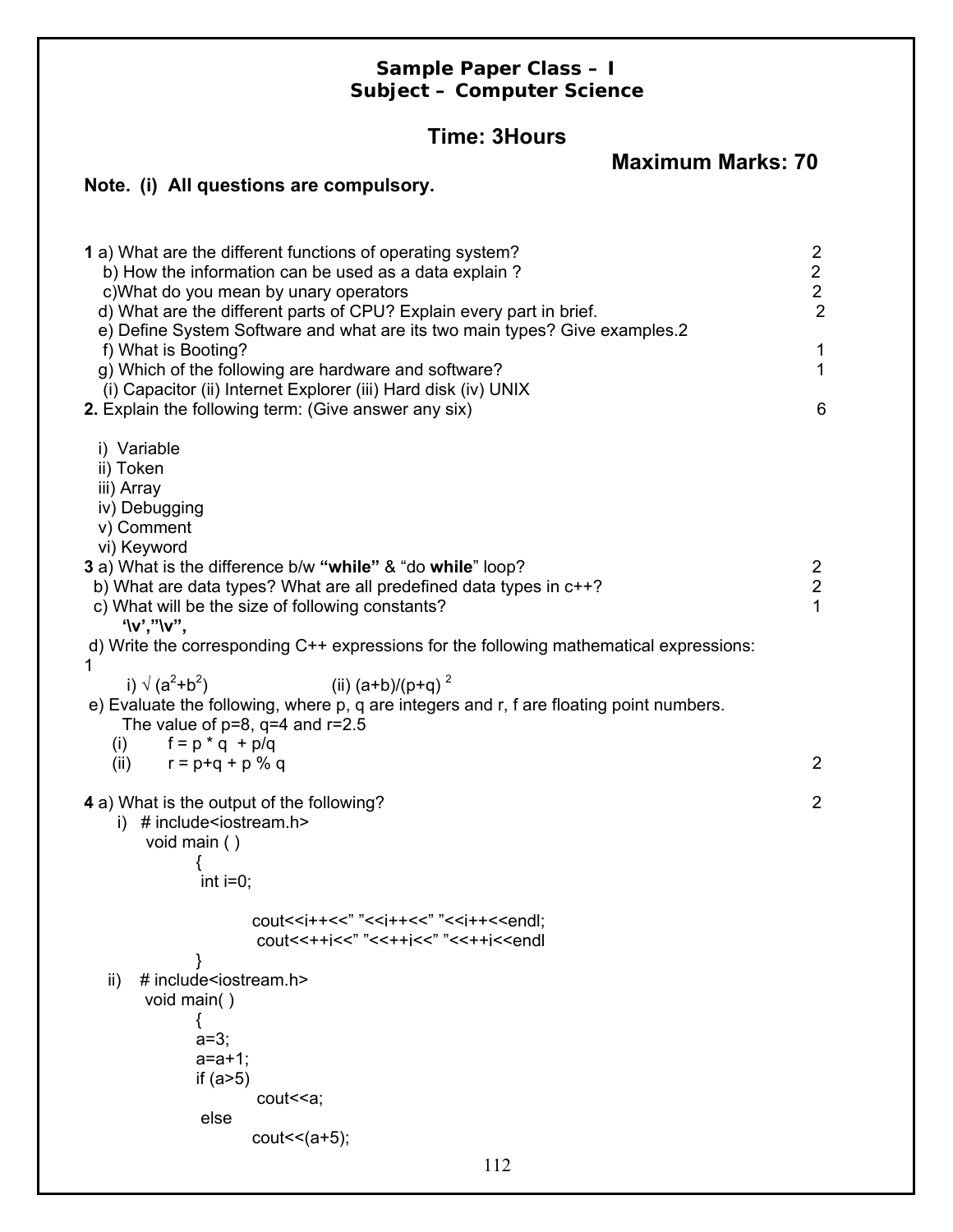```
} 2 
 iii) What will be the output of the following program segment? 3
     If input is as: (a) q (b) b (c) e (d) p
      cin >>ch; 
      switch (ch) 
      { case 'g': cout<<"Good"; 
       case 'b': cout<<"Bad"; 
               break; 
      case 'e': cout << " excellent ";
              break; 
      default: cout << " wrong choice";
      } 
 iv) Determine the output: 
 2 
   for(i=20;i<=100;i+=10) 
\left\{\begin{array}{ccc} \end{array}\right\}j=i/2;cout<<i<<"";
 } 
  v) What output will be the following code fragment produce? 
     void main( ) 
\{ int val, res, n=1000; 
            cin>>val; 
            res = n+val >1750 ? 400:200; 
      cout<<res;
 } 
    (i) if val=2000 (ii) if val=1000(iii) if val=500 \frac{3}{2}5 a) Find the error from the following code segment and rewrite the corrected code underlining the correction 
made. 2
 # include(iostream.h) 
     void main ( ) 
      int X,Y; 
      cin>>>X; 
      for(Y=0,Y<10, Y++) 
      if X = Y cout<<Y+X; 
       else 
          \text{cout}>>Y; }
 b) Convert the following code segment into switch case construct. 3 
  int ch; 
    cin>>ch; 
   If(ch = = 1)
    { cout<<" Laptop";
```

```
 } 
  else If(ch = 2) { 
      cout<<"Desktop "; 
     \} else if(ch = = 3)
```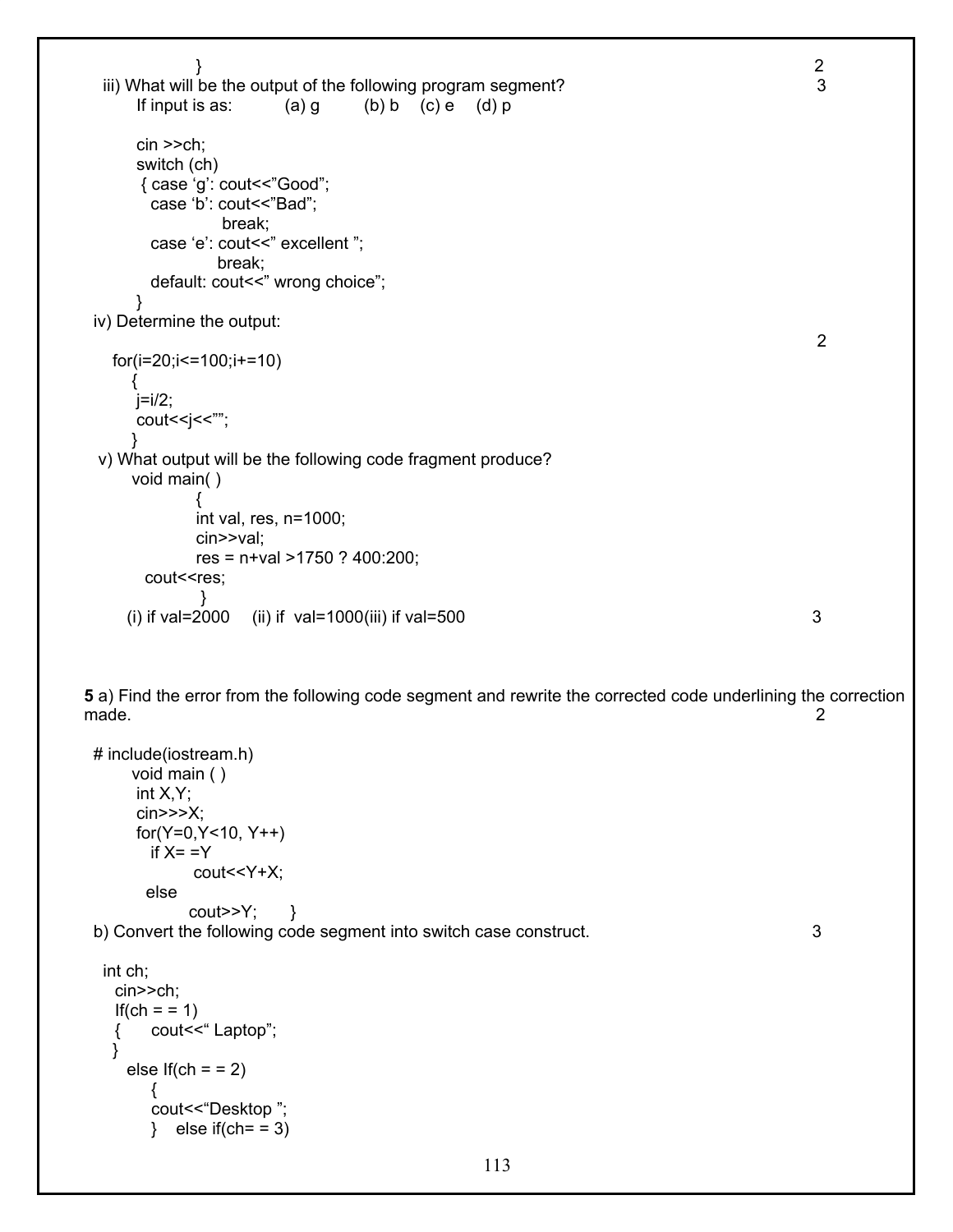| {<br>cout<<"Notebook";<br>$\}$ else<br>cout<<"Invalid Choice";<br>}<br>}                                                                                                                                                                                                                                                   |                                    |
|----------------------------------------------------------------------------------------------------------------------------------------------------------------------------------------------------------------------------------------------------------------------------------------------------------------------------|------------------------------------|
| c) Convert the following code segment into do-while loop.<br>#include <iostream.h><br/>void main()<br/>{ <math>int i;</math><br/><math>for(i=1;i=20;++i)</math><br/>cout&lt;&lt;"\n"&lt;<i;<br>}</i;<br></iostream.h>                                                                                                      | 3                                  |
| d) Given the following code fragment<br>int ch=5:<br>cout << ++ch<< "\n"< <ch<<"\n":< td=""><td></td></ch<<"\n":<>                                                                                                                                                                                                         |                                    |
| i)<br>What output does the above code fragment produce?<br>What is the effect of replacing $++$ ch with $\text{ch+1?}$<br>ii)                                                                                                                                                                                              | 2                                  |
| 6 a) Which header files are required for the following?<br>(i) $frexp()$ (ii) sqrt() (iii) rand() (iv) isupper()                                                                                                                                                                                                           | $\overline{2}$                     |
| b) Evaluate:<br>$(12)_{10} = (X)_2$<br>$\left  \cdot \right $<br>ii) $(347)_{8}$ = $(X)_{10}$<br>iii) $(896)_{16}$ = $(X)_{8}$<br>iv) $(100)_{10}$ = $(X)_2$                                                                                                                                                               | $\overline{4}$                     |
| 7 a) Write a C++ program to check a year for leap year or not.<br>b) Write a C++ program to check a number for Armstrong or not.<br>c) Write a C++ program to calculate the factorial of any given number<br>d) Write a C++ program to print the Fibonacci series<br>e) Write a C++ program to print table a given number. | 2<br>4<br>4<br>4<br>$\overline{2}$ |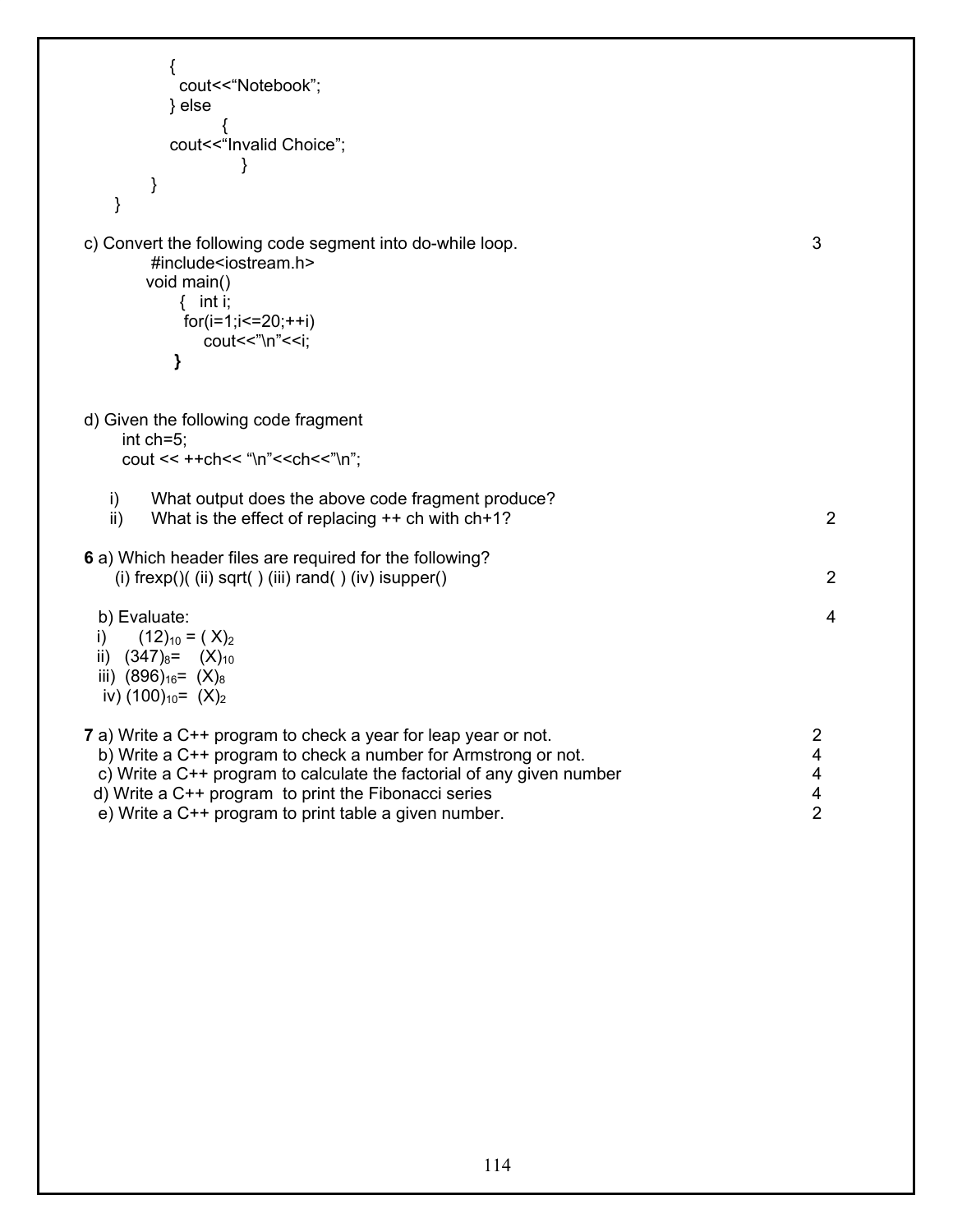#### **Answer key**

#### **Q.No.1**

- a. Major OS functions are listed below
	- 1. Process Management 2. Storage Management 3. Information Management (Student has to describe all in brief)
- b. The processed information can be used as a data again to produce a next level information. For example- totoal no. of students school wise can give the information that how students are there in one region again this information as a data ca be used to calculate that how many students are studying in KVS
- c. unary operators are the operators, having one operand and two operators. There are two types of unary operators
	- i. unary increment (  $Ex. a++(post increment)$ )/++a(pre increment))
	- ii. Unary decrement (a—(post decrement)/--a(pre decrement))
- d. ALU(Arithmetic logic unit), CU(control unit), MU(memory unit)
- e. System software are the software that govern the operation of computer system and make the hardware run. These software can be classified into two categories. Operating System & Language Processor
- f. Booting is a process through which operating system makes the computer system ready to perform user's task
- g. Hardware- I&III, Software- II&IV

### **Q.No.2**

- **i.** variable is a name given to the memory location, whose value can be changed during run time.
- ii. The smallest individual unit in a program is known as a token
- iii. Array is a combination of similar data values. It is used to store more than one value under same name
- iv. debugging is a way to correct the errors in the program during compilation
- v. comments are non executable statements, used to give the information about the code for future use.
- vi. Keywords are the reserved words, programed by the programmer to perform the specific task. The keyword can not be taken as a name of variable.

### **Q.No.3**

a. While loop is entry control loop i.e. while loop first will test the condition and if condition is true then only the body of the loop will be executed. While do-while loop is exit control loop and even the condition is not true at least one time the body of the loop will be executed.

b. data types are means to identify the types of data and associated operation of handling it. The fundamental data types are- char, int , float , double and void .

### c. one byte

- d. i. sqrt( $a^*a+b^*b$ ) & ii.  $((a+b)/((p+q)^*(p+q))$
- e. students do yourself

## **Q.No.4**

a. i. 0 1 2

```
 4 5 6 , ii. 9 , iii. For g- good & bad/ for b – bad / for e – excellent / for – p wrong choice 
 iv. 10,15,20,25,30,35,40,45,50 v. 400, 400, 200
```
### **Q.No.5**

```
a. Errors – if x = v (correct- if (x == v)) & cout>>v(correct cout<<v)
b. 
     int ch; cin>>ch; 
      switch(ch) 
           { 
             Case 1 : cout << " Laptop"; break;
               Case 2: cout<<"Desktop "; break; 
               Case 3: cout<<"Notebook";break; 
              Default: cout<<"Invalid Choice":
```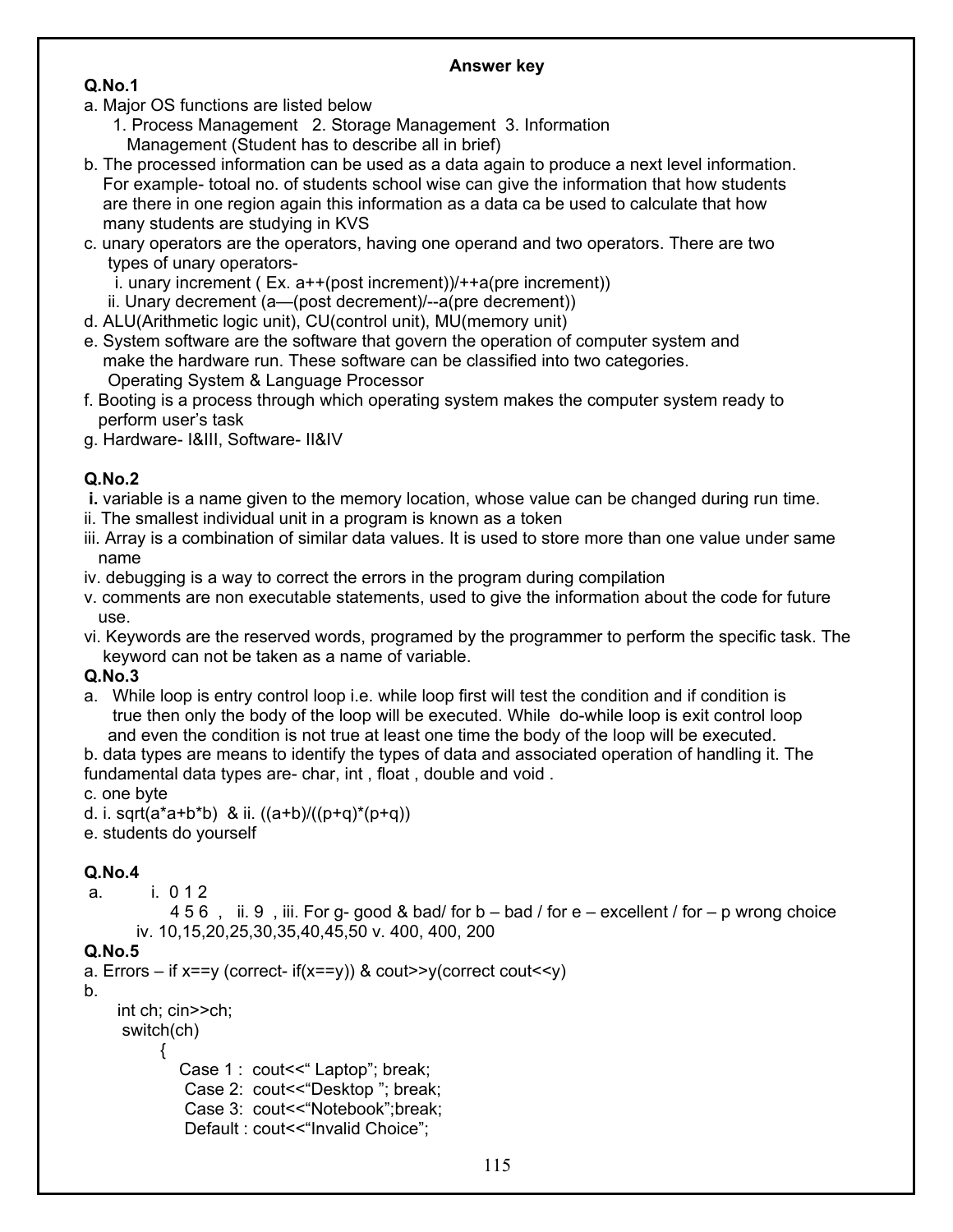```
 } 
c. #include<iostream.h> 
         void main() 
              { int i; 
             i=1 do 
                 { cout<<"\n"<<i; 
                    ++i 
                  }while (i<=20); 
 }
d. In both condition output will be 6 5
```
#### **Q.No.6**

```
 a. math.h , math.h , stdlib.h , ctype.h 
 b. 1100, (232) , (4226), (1100100)
```
#### **Q.No.7 a.**

```
#include<iostream.h> 
    #include<conio.h> 
    void main() 
    { 
     clrscr(); 
     int year; 
     cout<<"Enter Year(ex:1900):"; 
      cin>>year; 
     if(year%100==0) 
      { 
      if(year%400==0) 
      cout<<"\nLeap Year"; 
     } 
      else 
      if(year%4==0)cout<<"\nLeap Year";
       else 
       cout<<"\nNot a Leap Year"; 
     getch(); 
    } 
b. 
#include<iostream.h> 
#include<conio.h> 
void main() 
{ 
int Number,Temp,b=0; 
cout<<endl<<"Enter any number to check";
cin>>Number; 
Temp=Number; 
int P; 
while(Temp>0) 
{ 
 P=Temp%10; 
b=b P^*P^*P;
 Temp=Temp/10; 
}
```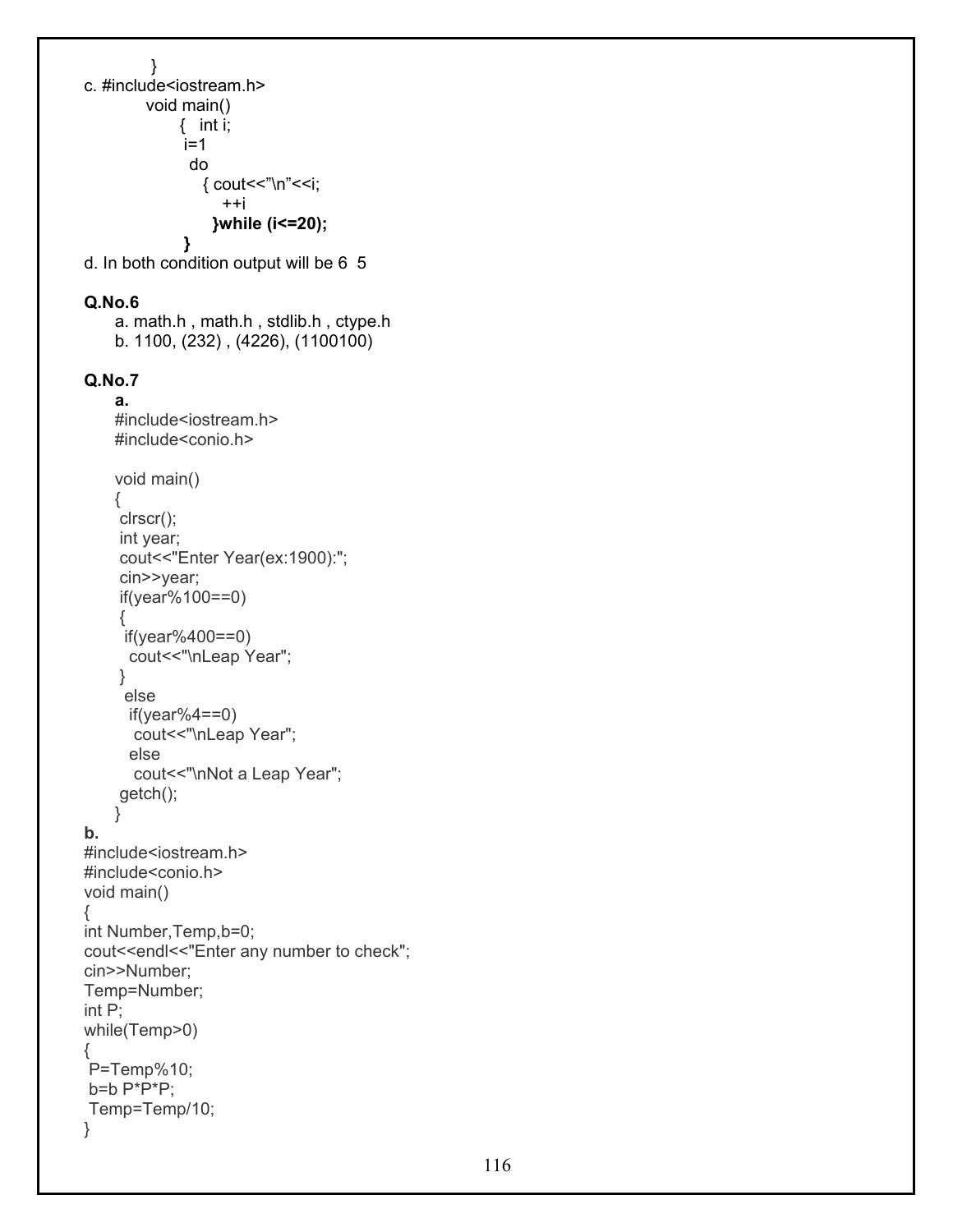```
if(b==Number) 
{ 
Cout<<endl<<"Armstrong no";
} 
else 
{ 
 cout<<"Not an armstrong no"; 
} 
getch(); 
} 
c. 
#include <iostream.h> 
int factorial(int); 
void main(void) { 
int number; 
cout << "Please enter a positive integer: "; 
cin >> number; 
if (number \leq 1)
cout << "That is not a positive integer.\n"; 
else 
cout << number << " factorial is: " << factorial(number) << endl; 
} 
int factorial(int number) { 
if(number \leq 1) return 1;
else 
return number * factorial(number - 1); 
} 
d. 
#include<iostream.h> 
#include<conio.h> 
int main() 
{ 
        clrscr(); 
        unsigned long first,second,third,n; 
        int i; 
        first=0; 
        second=1; 
        cout << "how many elements(>5)? \n";
        cin>>n; 
        cout<<"fibonacci series\n"; 
        cout<<first<<" "<<second; 
        for(i=2;i=n;i++){ 
                third=first+second; 
                cout << " " << third:
                first=second; 
                Second=third; 
        } 
        return 0; 
        getch();}
```